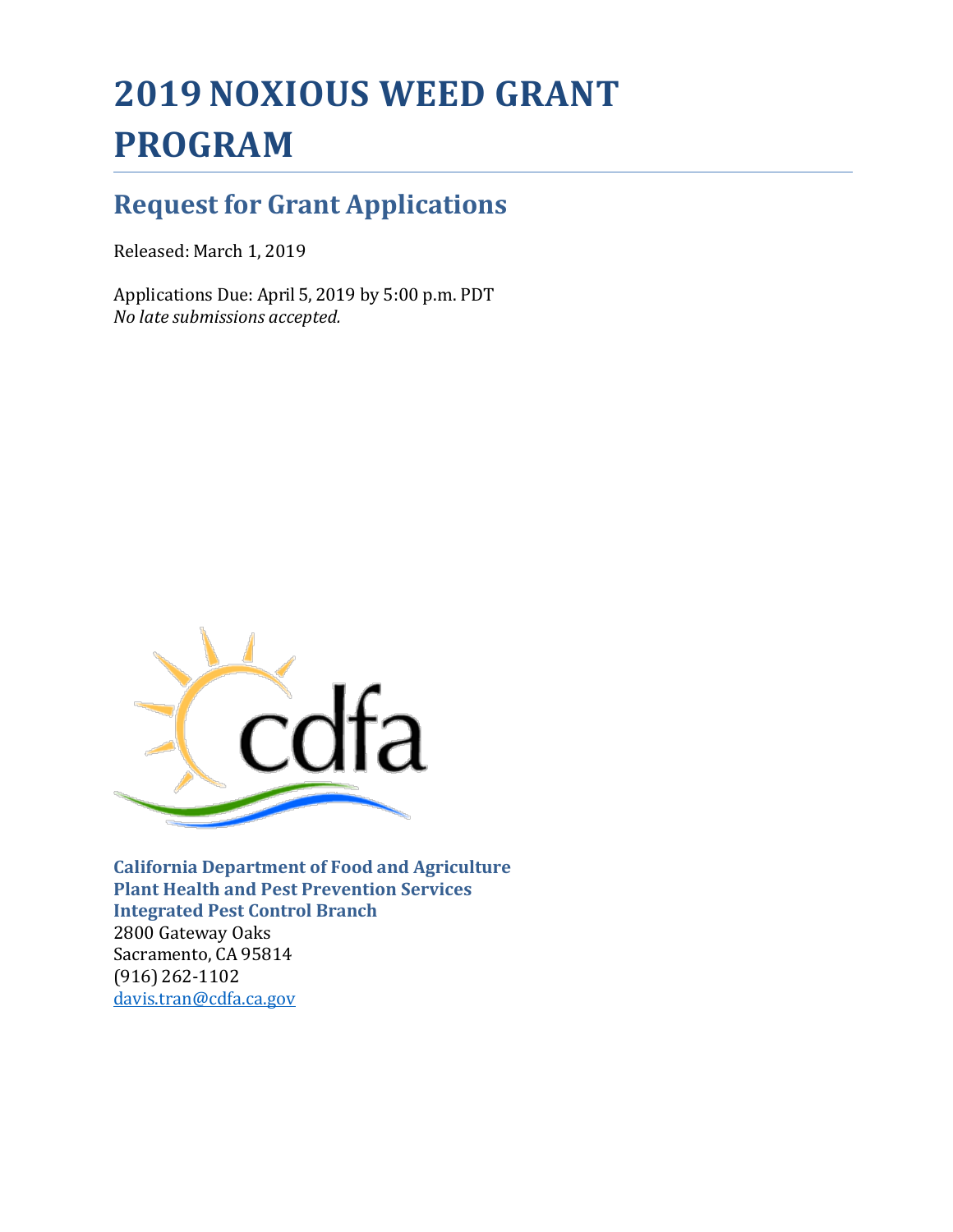### **Purpose**

The California Department of Food and Agriculture's (CDFA) 2019 Noxious Weed Grant Program (NWGP) will award grants to eligible applicants within the State of California for the implementation of strategic weed control projects that protects agriculture, biodiversity, water resources, fire safety and/or climate resiliency.

#### **Funding and Duration**

Senate Bill 840 (Chapter 29, Statutes of 2018) appropriated \$2 million dollars from the General Fund (GF) for Noxious Weed Management.

CDFA will fund a maximum grant award of \$60,000 per project and up to 3 projects per entity. An award maximum amount has been included to ensure encumbrance of funds in a variety of high-quality projects that will result in quantifiable accomplishments.

The maximum project term is twenty-one (21) months and grant funds cannot be expended before July 1, 2019, or after March 31, 2021. CDFA may offer an award different than the amount requested.

### **Eligibility and Exclusions**

To be eligible, applicants must be a County Agricultural Commissioner or other County Government office. Resource Conservation Districts currently part of a California Weed Management Area (WMA) group may apply as a lead agency with proof of participation in the WMA (such as WMA meeting minutes). The project site must be located within the state of California. Applications must reflect work pertaining to implementation of controlling invasive weed populations and/or mapping of invasive weed populations. Applicants are encouraged to identify collaboration among organizations through a Weed Management Area or similar partnership. Matching funds are not required, but strongly encouraged. See Matching Funds for more details.

#### 1) Implementation Projects

Goal: To implement strategic weed control that protects agriculture, biodiversity, water resources, fire safety and/or climate resiliency. For example, potential benefits may include:

- Protecting agricultural resources by increasing cropland, rangeland or timberland productivity
- Reducing risk and costs of catastrophic wildfire by removing highly flammable ladder fuels
- Protecting water resources by reducing groundwater use, erosion or obstruction of waterways
- Protecting wildlife and associated native habitats
- Protecting native plants
- Providing climate resiliency
- Decreasing the costs of roadside, park and waterway maintenance
- Protecting the aesthetic and recreational values of public open spaces

Projects must be strategic, addressing high-priority weed populations that meet one or more of the following criteria:

Populations identified in a regional strategic plan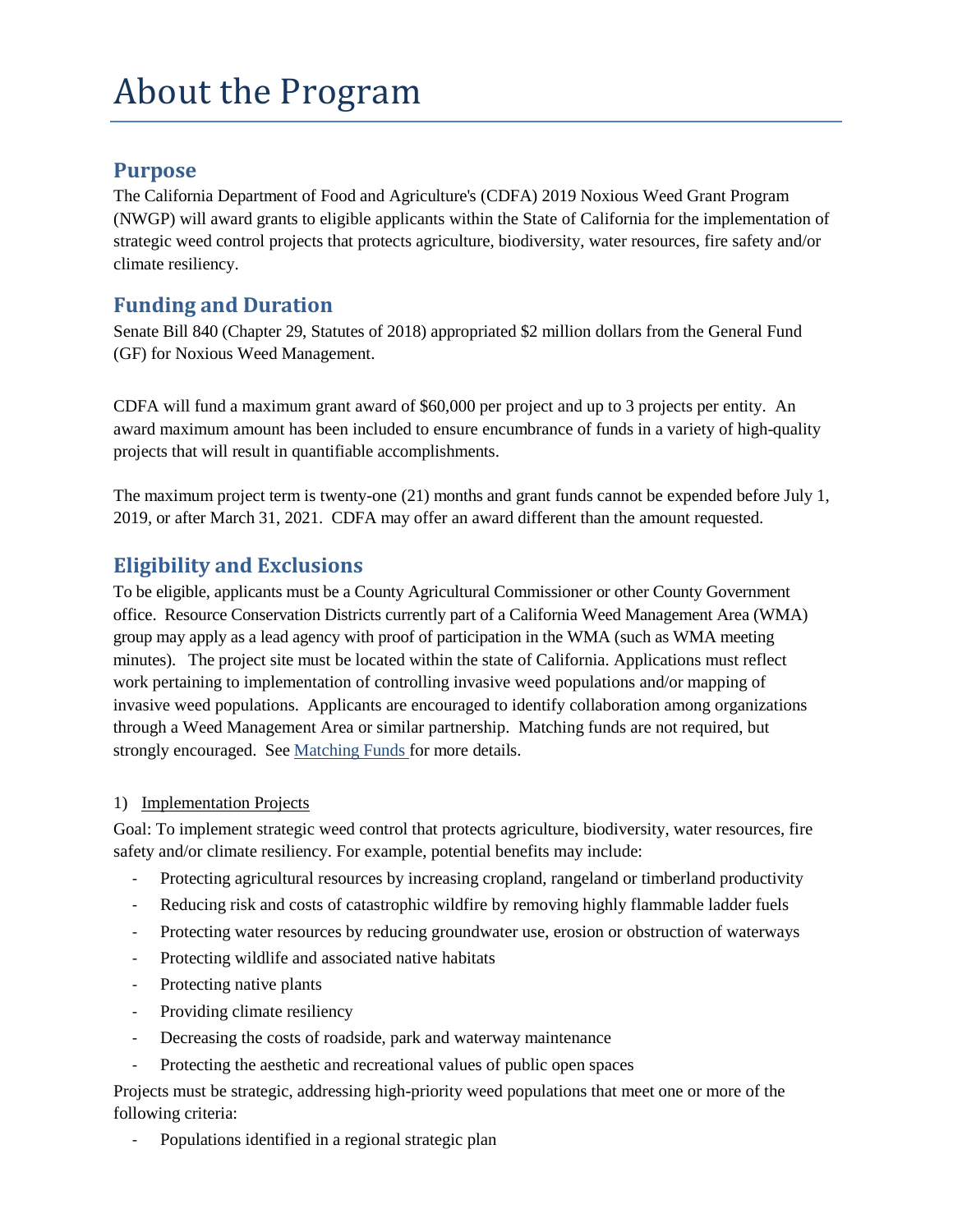- Populations of regionally rare weeds
- Outlier populations of weeds targeted for regional containment
- Populations threatening high-value assets

#### Application must:

- Describe how the project benefits agriculture, biodiversity, water resources, fire safety and/or climate resiliency
- Describe how the project is strategic per the four criteria above
- Provide project maps (ideally using Calflora https://www.calflora.org/)
- Describe weed removal methods to be used and how they fit into an Integrated Pest Management (IPM) approach
- Describe expected results and the monitoring approach that will be used to track actual results

#### 2. Mapping Projects

Goal: To map key weed species and prioritize populations for future control work.

Application must:

- Describe weed species and areas to be mapped and why they were selected
- Describe how mapping will be performed (technique, timing, etc.)
- Describe whether you will need training on posting data to Calflora
- Describe how the mapping will inform strategic prioritization (per the factors listed above) toward future control work

| <b>2019 NWGP Timeline</b>               |                                |
|-----------------------------------------|--------------------------------|
| Invitation to submit Grant Applications | March 1, 2019                  |
| Conference Call                         | March 7, 2019                  |
| <b>Grant Applications Due</b>           | April 5, 2019 at 5:00 p.m. PDT |
| <b>Review Process</b>                   | April $8 - 26$ , 2019          |
| Announce and Award Funding              | April 30, 2019                 |
| Grants Awarded                          | May 2019                       |
| Final Date to Complete Field Work       | March 31, 2021                 |
| Final Report and Invoice Due            | April 30, 2021                 |

### **Timeline**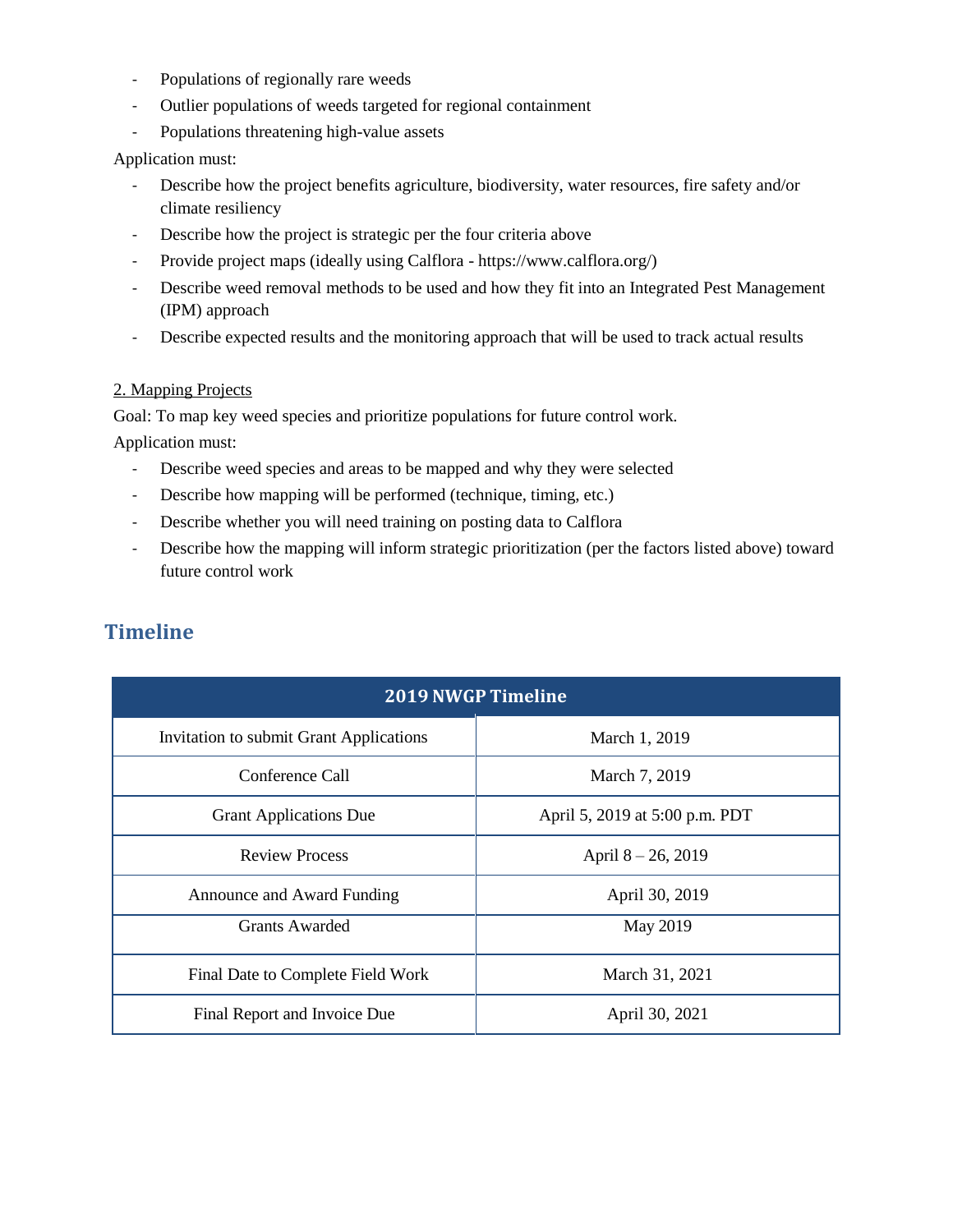## Requirements and Limitations

#### **Program Requirements**

The 2019 NWGP will support implementation of weed control and weed mapping projects in California that result in permanent, annual, and measurable work product (map or plan) and/or weed reductions. All projects that receive funding are required to have measurable results.

Grant recipients will be required to submit semi-annual reports to CDFA explaining in detail the project's progress. In addition to the report, work must be documented in CalFlora [\(https://www.calflora.org\)](https://www.calflora.org/) including assessment records and mapped populations if applicable. In addition, grant recipients will be required to coordinate at least one WMA meeting per year with local stakeholders and update the WMA's website (can use Cal-IPC's page for the WMA if desired).

Final project reports are required 30 days after project completion, no later than April 30, 2021. Final project reports should include detailed information on project results and include photos of field work showing progress (action photos and before/after photos).

### **California Environmental Quality Act and Permits**

CDFA's intent is to fund projects that demonstrate "readiness." Project readiness will be evaluated based on evidence that applicants are ready to start project implementation. Evidence includes, but is not limited to, a list of permits already obtained, and details of the process required to obtain remaining permits clearly outlined in the Project Narrative.

Activities funded under the Program must be in compliance with applicable state and federal laws and regulations, including the California Environmental Quality Act (CEQA), National Environmental Policy Act (NEPA), and other environmental permitting requirements. Applications for activities subject to CEQA and/or NEPA must identify the lead agency or agencies and provide documentation evidencing that the agency or agencies have accepted the lead agency role. The project applicant is responsible for project compliance. Environmental compliance should encompass the entire project and not a particular portion or phase (no partial compliance).

If awarded, grant recipients are expected to demonstrate compliance with CEQA and all applicable permitting within six (6) months of the execution of the grant agreement.

### **Project Technology**

Projects must use commercially available technologies. *Commercially available technologies* are those having a proven operating history specific to the grant application. Such a system is based on established design and installation procedures and practices. Professional service providers, traders, large construction equipment providers, and labor are familiar with installation procedures and practices.

2019 NWGP grant funds *cannot* be used for pre-commercial or new technology development. *Precommercial technologies* are defined as new technologies or enhancements of existing technologies that are not commercially available.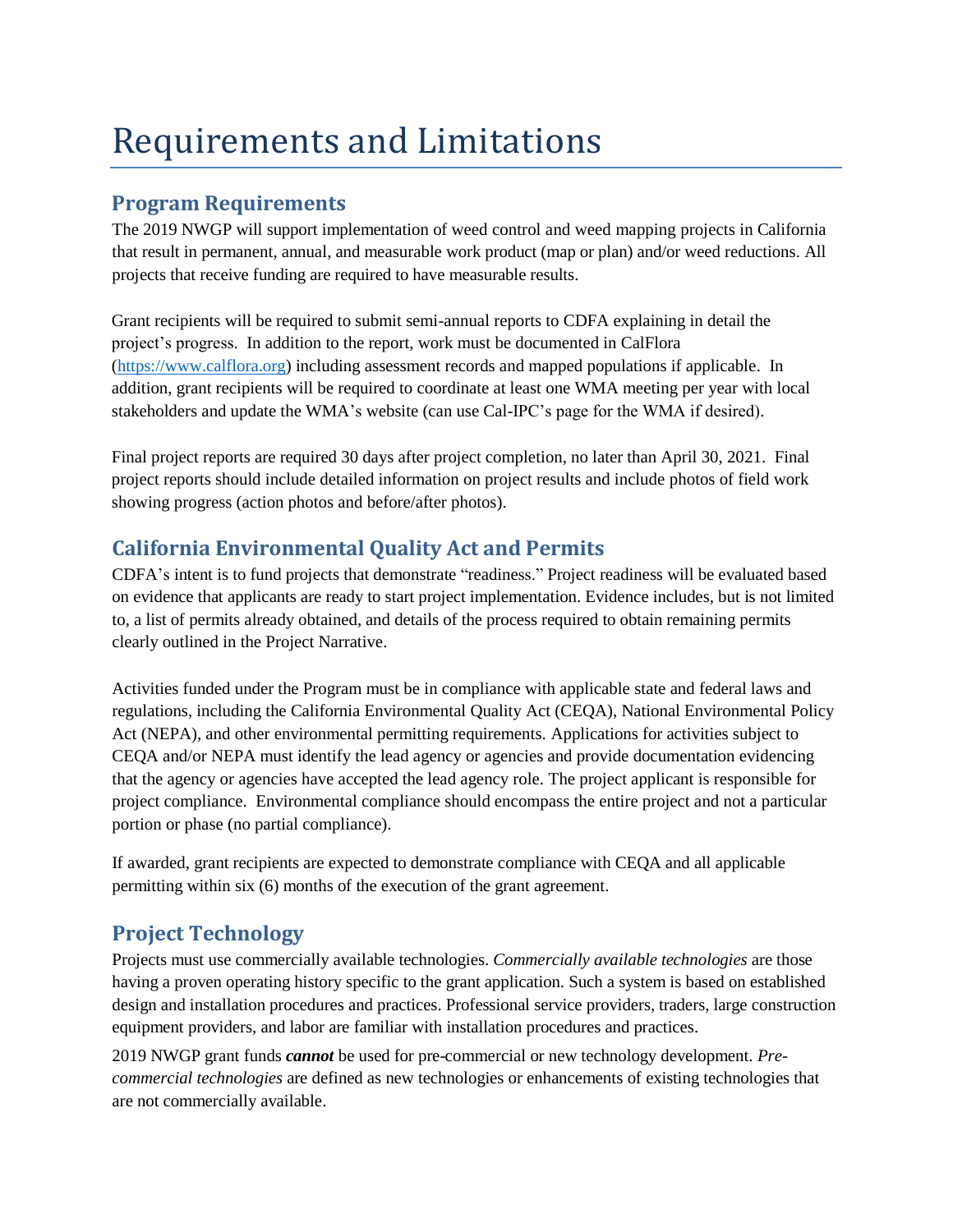### **Matching Funds**

Grant recipients utilizing matching funds must report any matching funds contributed to the project and ability to commence work while waiting for grant payments in arrears.

*Matching funds* are a portion of project costs not borne by the NWGP. Matching contributions include allowable costs incurred that are directly related to the implementation of the grant (i.e., supplies and materials, equipment, and contractor/consultant fees, and other associated project costs).

### **Allowable Costs**

Project costs must clearly support the implementation of the weed grant, including, but not limited to:

*Personnel Services:* Program administration directly related to project implementation (no utility cost or insurance charges). Outreach and Education includes preparing materials or other time spent conducting community outreach on items directly related to project implementation. Survey and Mapping of weed populations and time spent uploading data into CalFlora directly related to the NWGP project.

*Supplies:* Supplies and materials are items with an acquisition cost less than \$5,000 per unit and have a useful life of less than one (1) year.

*Equipment:* Equipment is an article of nonexpendable, tangible personal property and has a useful life of more than one (1) year, and a purchase cost which equals or exceeds \$5,000 per unit.

*Herbicides:* Pesticide and adjuvants specifically used in control and eradication work during project implementation.

*Contractor/Consultant:* Contractor fees are limited to labor to install the project. Consultant fees are for a specific and identifiable service that is directly related to project implementation. *NOTE: Compensation for individual contractor/consultant fees must be reasonable and consistent with fees in the marketplace for the same or similar services.*

*Travel Costs:* Travel costs associated with attendance of local or statewide WMA meetings, in addition to travel necessary to perform required project objectives within the state of California.

*Other Costs*: Other direct costs and expenses for implementing the project not covered in any of the previous categories such as postage. If rental vehicles are used, grant recipients should utilize the most economical rental vehicle option available. Reimbursement is up to the actual cost. Fuel reimbursement when using a rental vehicle will be at the actual cost for the fuel, and must be supported with receipts

*Mileage*: Not to exceed the current federal rate (January 1, 2019 rate is \$0.58 per mile). Mileage reimbursement for using a privately-owned vehicle will be at the standard mileage rate established by the U.S. Internal Revenue Service (IRS) in effect at the time of travel. The standard mileage rate in effect at the time of travel can be found on the IRS website. Mileage logs should be utilized to substantiate mileage costs. Note: For rental vehicles, see 'Other Costs'.

*Indirect Costs*: (also known as "facilities and administrative costs") are costs incurred for common or joint objectives that cannot be identified specifically with a particular project, program, or organizational activity. The Recipient can use their negotiated rate, or Indirect Cost Rate that is consistent with their organization's written policy. In the absence of a negotiated rate or written policy, 10% de minimis can apply. Apply this rate for the life of the Agreement.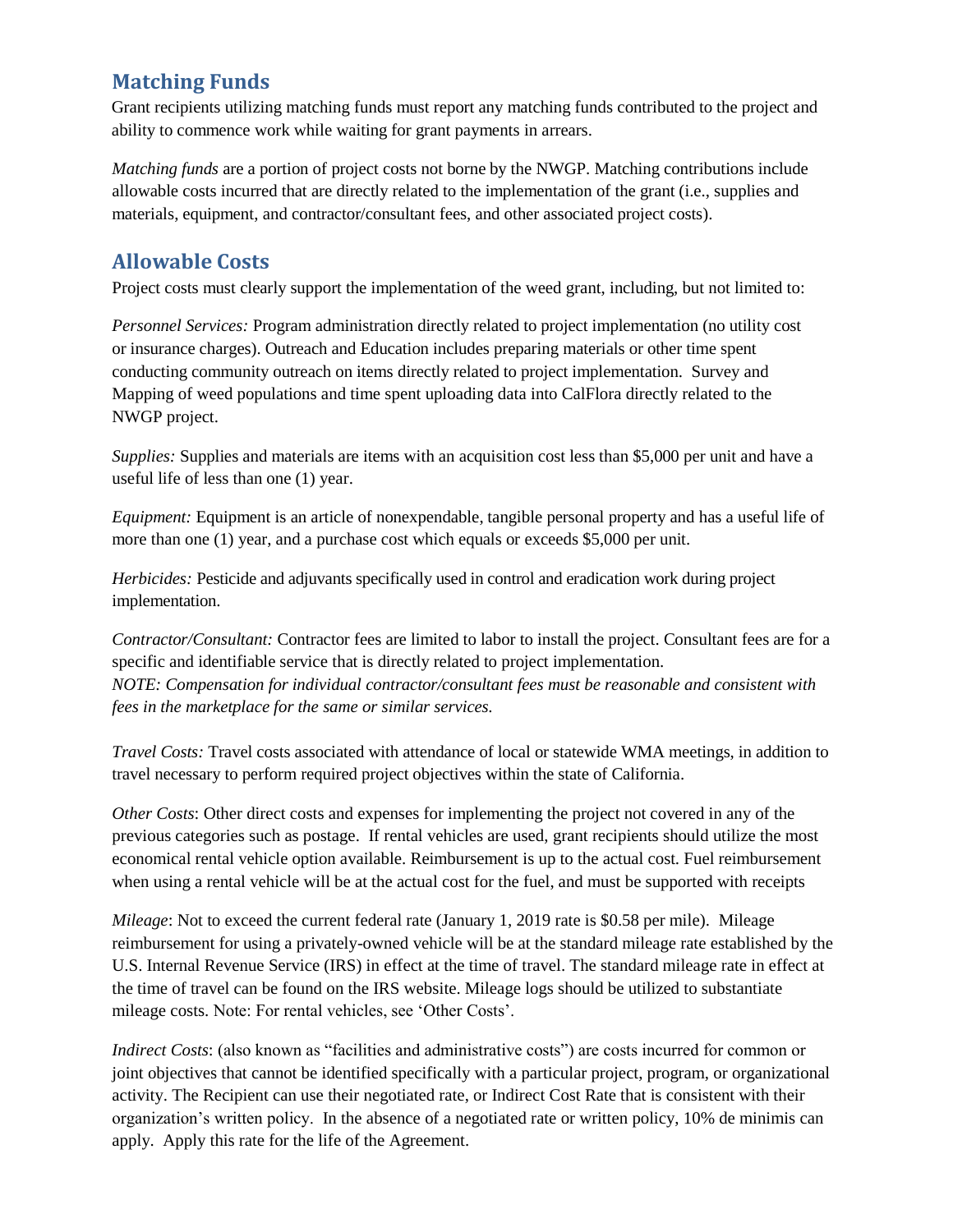## **Unallowable Costs**

The following costs are *not* allowed:

- Costs incurred outside of the grant term.
- Costs covered by another State or Federal grant program.
- Pre-development costs, including, but not limited to: permits, project designs, and any other activities that contributed to a project's readiness.
- Costs associated with environmental review required for project permits, including preparation of Environmental Impact Reports.
- Expenditures for purchasing or leasing land or buildings.
- Costs of food or rent incurred during community outreach.
- Costs associated with mitigation of potential adverse impacts (i.e., California Government Code Section 16428.86(a)).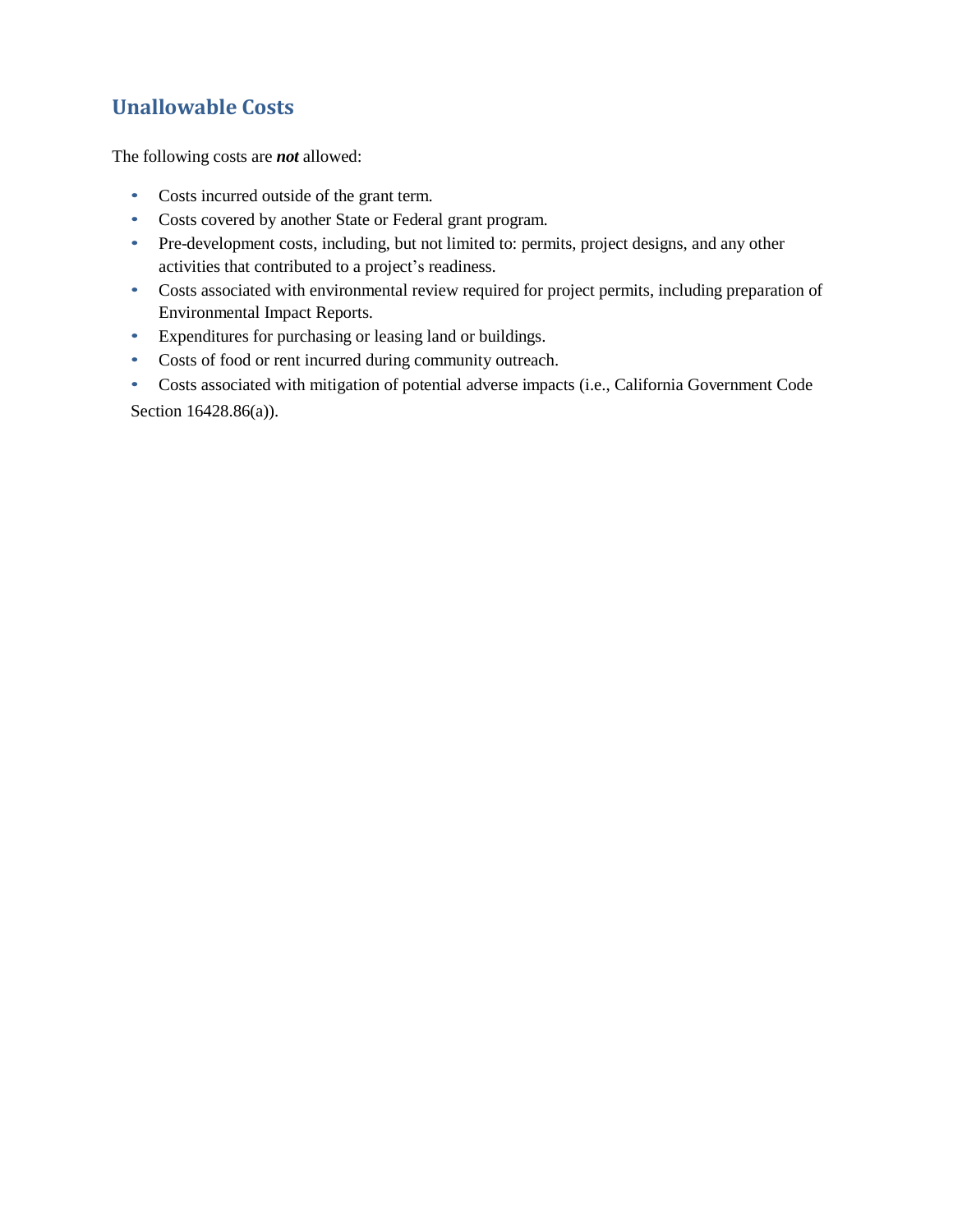## How to Apply

Applicants are required to download, complete and submit the NWGP application using the required template. Applications must be submitted electronically via email to [Davis.Tran@cdfa.ca.gov](mailto:Davis.Tran@cdfa.ca.gov) by 5:00 p.m. PDT on April 5, 2019.

#### *Attachment 1: Project Narrative Template*

The Project Narrative should detail the history and background of the weed control project, the specific type of control to be used in the proposal, mapping, outreach, weed species and location(s). For joint projects the plan for the entire project must be included.

#### *Attachment 2: Budget Worksheet Template*

Applicants must provide a clear accounting of personnel and operating costs, work hours, equipment and travel associated with all activities necessary to complete the project. Applicants must identify 2019 NWGP funds requested and the source and amount of matching funds if applicable.

CDFA will reply with an email confirmation when applications are received. If you do not receive confirmation within two (2) business days of your submission, contact the CDFA Integrated Pest Control Branch at (916) 262-1102.